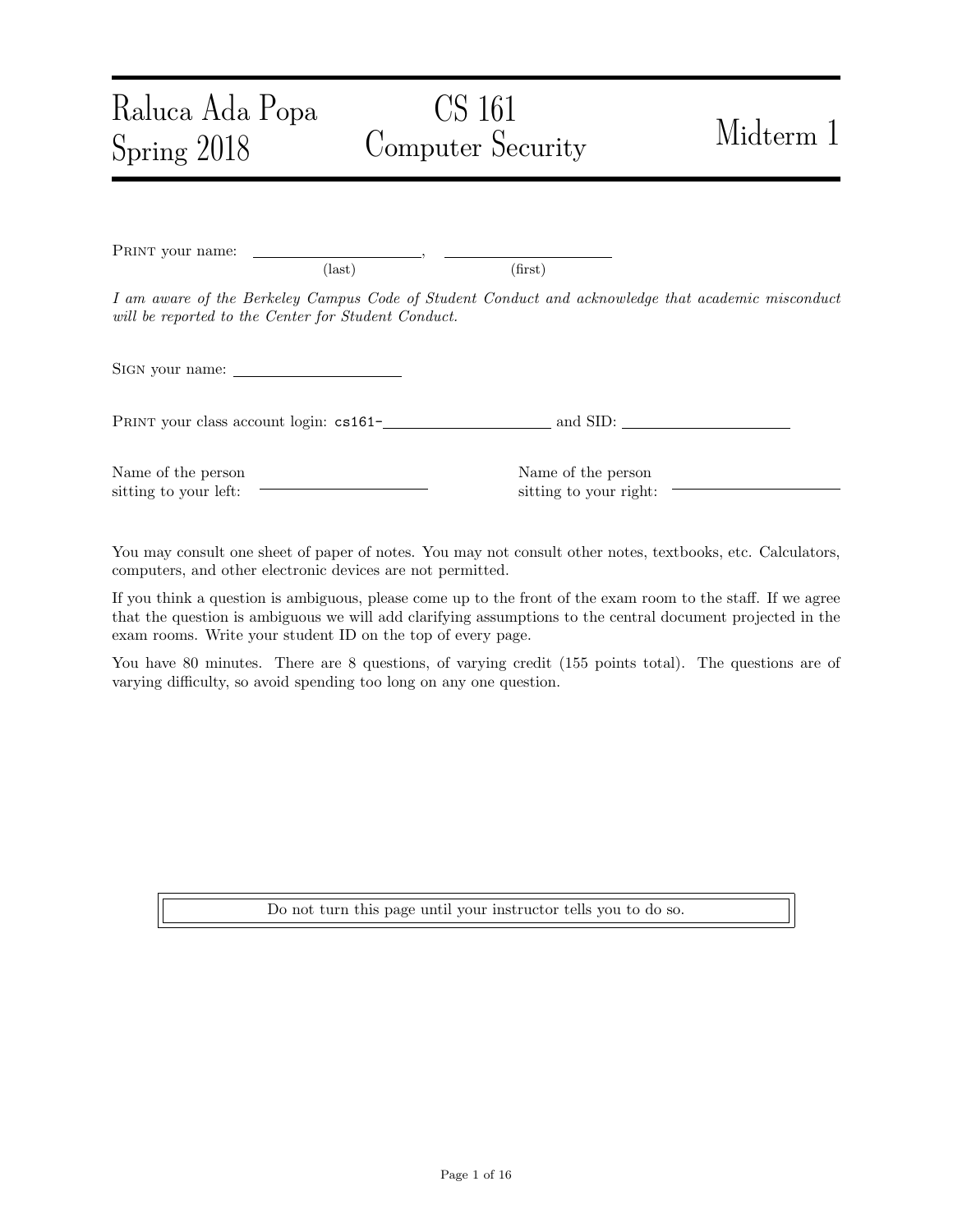# Problem 1 True or False (20 points)

SID

Bubble in True or False for each of the questions below. You do not need to explain your answers.

(a) If WˆX is enabled and an attacker induces a buffer overflow that overwrites a local variable with attacker code, if afterwards the original program writes to the local variable, an error will occur flagging this situation.

O TRUE **FALSE** 



Solution: False, W<sup> $\chi$ </sup> prevents execution of writable parts of memory. (b) If ASLR is enabled and we leak the address of a local variable, then we know the address of all local variables since ASLR does not randomize their relative offsets. TRUE **O** FALSE Solution: True, ASLR only randomizes the start of segments, not the relative offsets of items within the segment. (Some implementations randomize the heap, but it's arguable whether that can be called ASLR. The question asks about local variables, which are on the stack.) (c) If we have a stack canary and the attacker does not know its value, it is impossible (except with small probability) for an attacker to overwrite the return address of a function and cause the execution of other code. O TRUE **FALSE** Solution: False. It is possible to have a "write-around" vulnerability, where an index-out-of-bounds lets an attacker overwrite only specific parts of memory. As an example, the following code would overwrite the return address with 0xdeadbeef. void broken (void) { int  $x [1]$ ;  $x[-3] = 0$  xdeadbeef;  $|4$  } (Note that the question does not mention buffer overflows.)

- (d) A larger TCB is more secure because it means that more components of the system must be broken in order to compromise the system.
	-



Solution: False. The TCB is the components of the system that we must trust, and the larger the TCB the worse it is.

(e) In the Diffie-Hellman protocol, one way to calculate  $g^x$  mod p in polynomial-time is to multiply g by itself  $x - 1$  times, reducing modulo p at every iteration.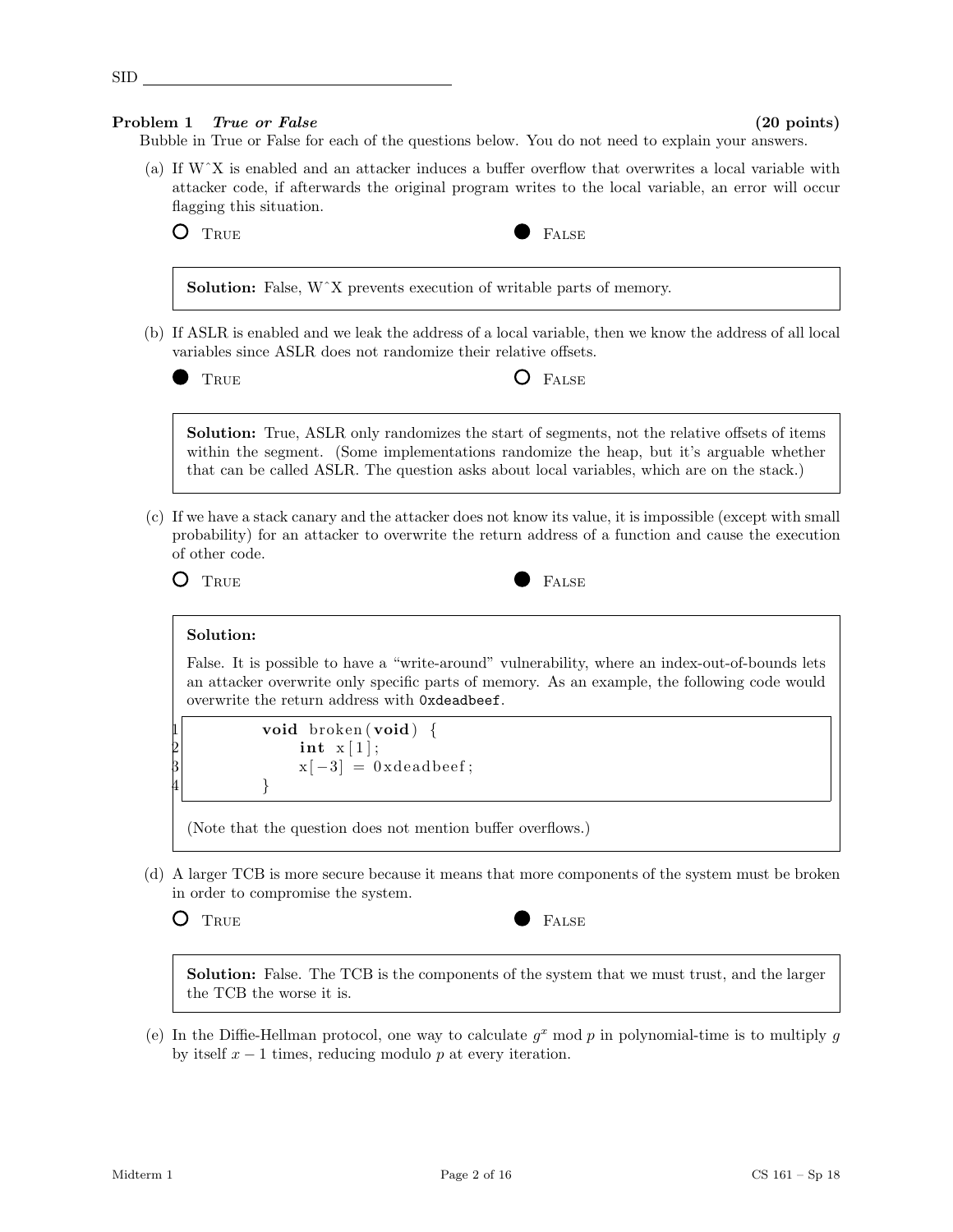O TRUE PALSE

# Solution:

False. This is exponential time. (We determine the speed of cryptographic algorithms by the time they take in terms of the bit length.)

(f) It is OK if the attacker knows the IV which will be used for AES-CTR in advance.

 $\Gamma$  False

# Solution:

Yes, it is OK. The intuition is that  $E_k(IV)$  is completely random to the attacker, even if they know what IV will be. They do not have k, so they cannot find  $E_k(IV)$ . Therefore they cannot win the IND-CPA game.

(g) If one bit of a plaintext block is flipped in AES-CTR mode, that changes roughly half of the bits of that ciphertext block.

 $\bigcirc$  True

| v<br>. . |
|----------|

Solution: False, it only flips the corresponding bit of that ciphertext block. (So flipping the 3rd bit in the 5th plaintext block also flips the 3rd bit in the 5th ciphertext block, without changing anything else.)

- (h) If one bit of a plaintext block is flipped in AES-CBC mode, that changes roughly half of the bits of that ciphertext block.
	-

TRUE **O** FALSE

# Solution:

True. Since CBC mode encryption is  $E_k(P_i \oplus IV)$ , we see that changing a bit of  $P_i$  will change the ciphertext block completely as  $E_k$  is a random permutation.

(i) Say that Alice and Bob have two pre-shared keys  $k$  and  $k'$ . Alice can guarantee the integrity and confidentiality of a message M if she sends  $AES-CBC_k(M)$  and the tag  $MAC_{k'}(M)$ .

O TRUE **FALSE** 

# Solution:

A leaky MAC like the one seen in discussion will compromise the confidentiality of the message. Recall that MACs only provide integrity, and make no attempt at confidentiality of their input.

(j) Say we have two similar messages  $M$  and  $M'$ . We encrypt both messages in CBC mode, but accidentally reuse the same IV. Then we encrypt both messages in CTR mode, but accidentally reuse the same IV (but different from the one we used for CBC mode). CBC mode will compromise lesser or equal amounts of information compared to CTR mode.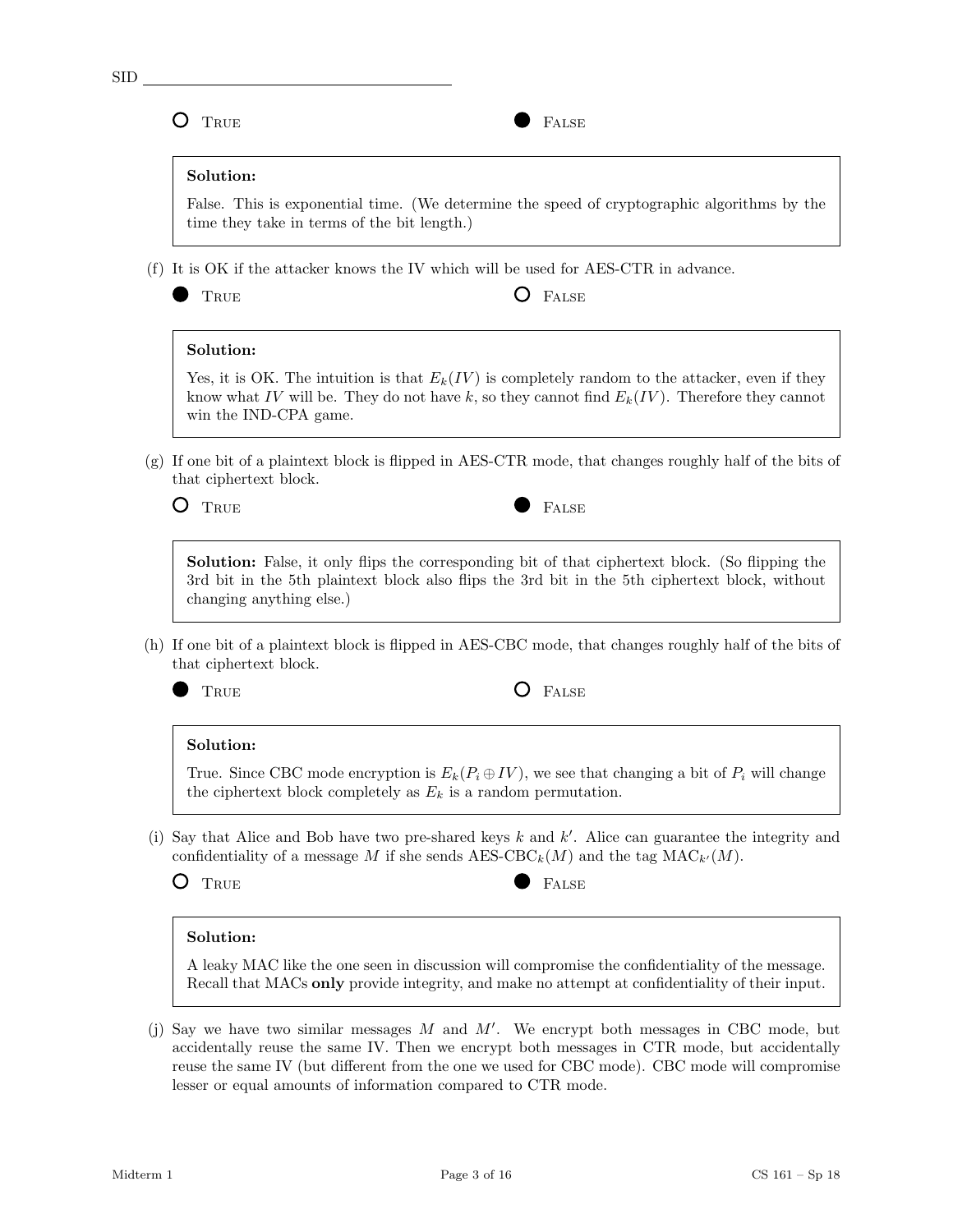$\bullet$ 

TRUE **O** FALSE

Solution: CBC encryption will reveal information up to the first difference in the messages, whereas CTR will reveal information anywhere that both messages are identical (including up to the first difference).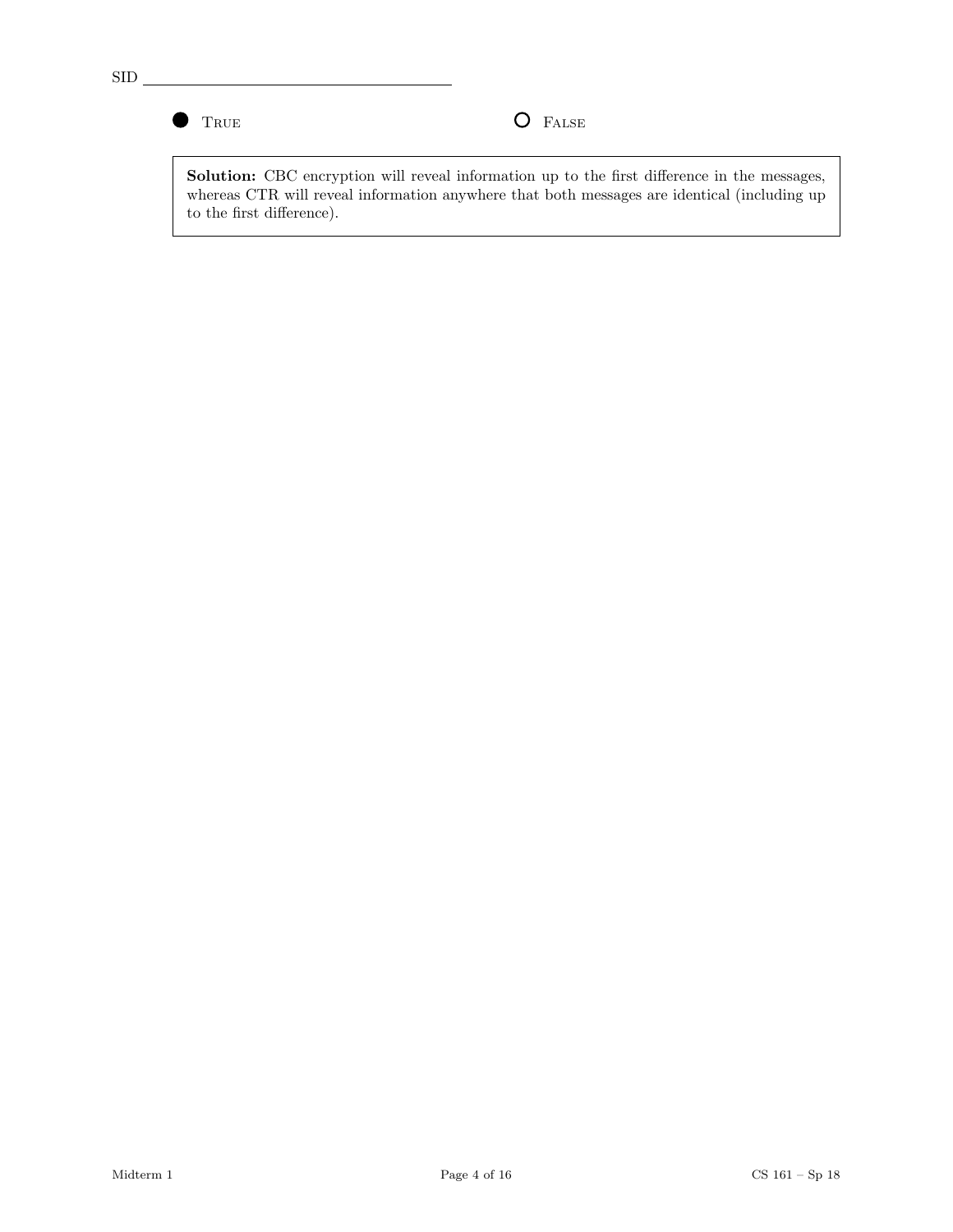### Problem 2 Short Answer (15 points)

Give **concise** answers to the following questions. Do not provide multiple answers to a question; you will not receive credit even if your answers contain a correct answer.

(a) Give one way an attacker could exploit a buffer overflow without executing their own shellcode.

Solution: Overwrite local variables. Return-oriented programming. Arc injection.

(b) On some Linux systems, the least significant byte of a stack canary is always NUL (0x00). However, this decreases the entropy of the canary making it easier for an attacker to guess the canary randomly. Identify one advantage of having this NUL byte in stopping buffer overflow exploits.

Solution: Harder to leak with not NUL terminated string. Cannot overwrite with functions like strcpy.

(c) Alice and Bob are thinking of using asymmetric encryption with a **single** public  $\&$  private key that they both share. Explain one advantage of symmetric encryption over this asymmetric encryption model.

Solution: Symmetric encryption is faster. Symmetric encryption has smaller key sizes. Symmetric encryption can be chained more easily.

(d) What is the computationally difficult problem that RSA digital signatures rely on?

Solution: Finding prime factors of large integers.

(e) In all the confidentiality cryptography games we have discussed, the adversary gets to send a pair of messages  $(m_0, m_1)$  to the challenger. The challenger only reveals the encryption of one of these messages. Explain why  $m_0$  and  $m_1$  need to be the same length.

### Solution:

Encryption methods (to some extent) preserve the length of the original message, and so sending two messages of wildly different lengths would let the adversary distinguish.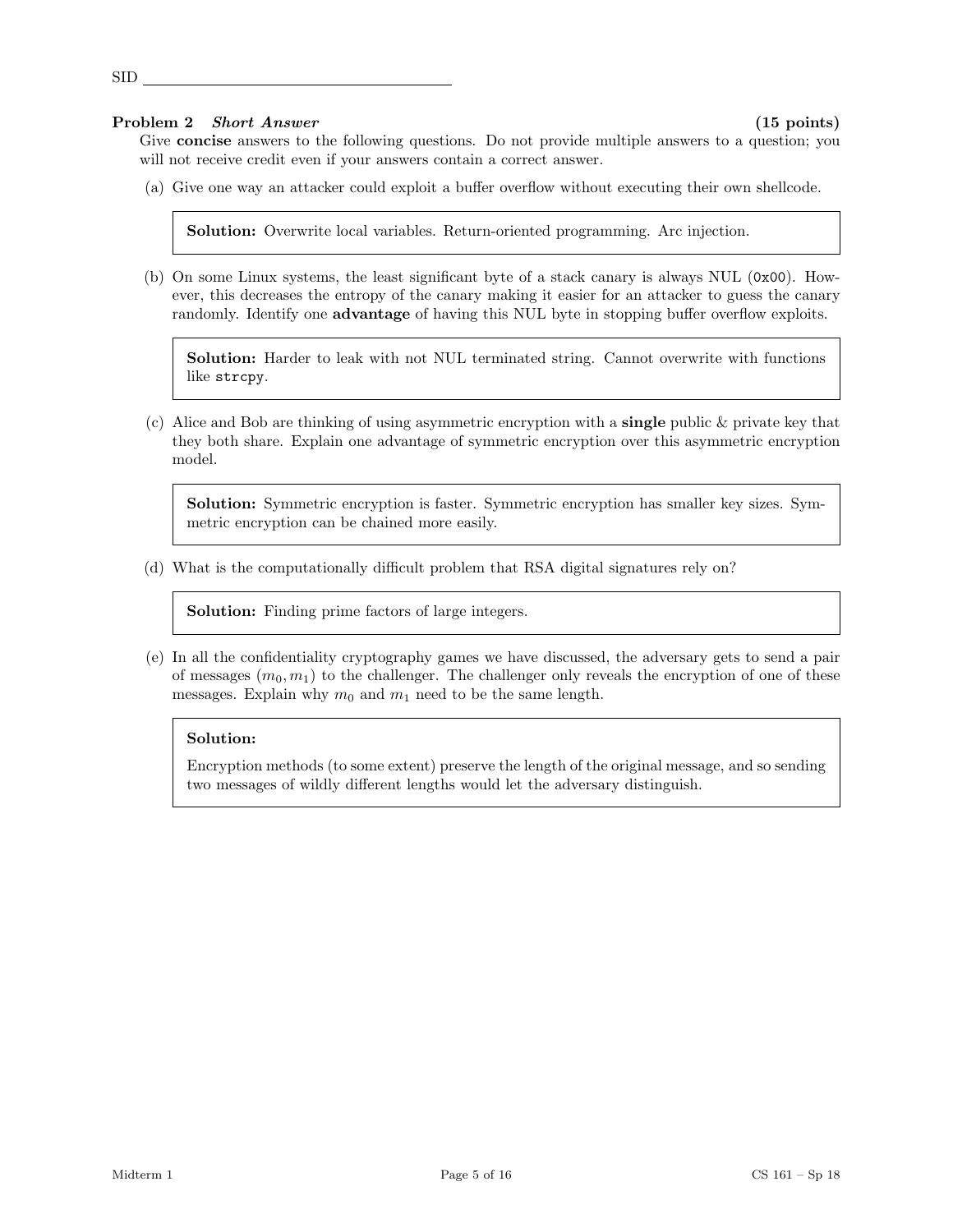### Problem 3 Student Linked List (20 points)

Lord Dirks writes the following code below to manage the students of Leland Junior University:

```
1 \times struct student node {
2 char name [8];
3 struct student_node *next;
4 | \};
5
6 typedef struct student node student node;
7
8 void add_student ( student_node *head, char *student_name) {
9 \vert student_node *new_student = calloc(1, sizeof(student_node));
10 while (head–>next) head = head–>next;
11 head\rightarrownext = new_student;
12 strcpy (head–>name, student_name);
13 }
14
15 student node first;
16
17 int main () {
18 char *name_to_add;
19 first.next = NULL;
20 while (has_input ()) {
21 name_to_add = safely_read_input ();
22 \left| \begin{array}{cc} 2 & \text{else} \end{array} \right| \left| \begin{array}{cc} 2 & \text{else} \end{array} \right|23 add_student(& first, name_to_add);
24 }
25
```
(a) Identify the line which causes the vulnerability. What vulnerability is this?

# Solution:

The line with strcpy. Buffer overflow.

(b) Raluca needs your help to PwN Lord Dirks. To help you, she added some shellcode at the memory address 0xdeadbeef. What names would you need to enter into the program in order to cause the execution of the shellcode? Note that the value of esp at line 21 is 0xbffff09c. Assume that the compiler does not reorder any local variables or pad stack frames. Furthermore assume that the call to strcpy is inlined.

# Solution:

The intuition for this problem is by overwriting the pointer head->next, we can ensure that the next name writes onto the stack. Note that solutions which attempted to do a buffer overflow in a single line do not work, because first is in static memory, not on the stack. It is also not possible to write all the way from static memory to stack memory.

In order to write head->next points to the stack, we need to enter a name which is greater than eight characters.

Since we aim to overwrite the return address at 0xbffff090, we can try this:

```
AAAAAAAA\x90\xf0\xff\xbf
```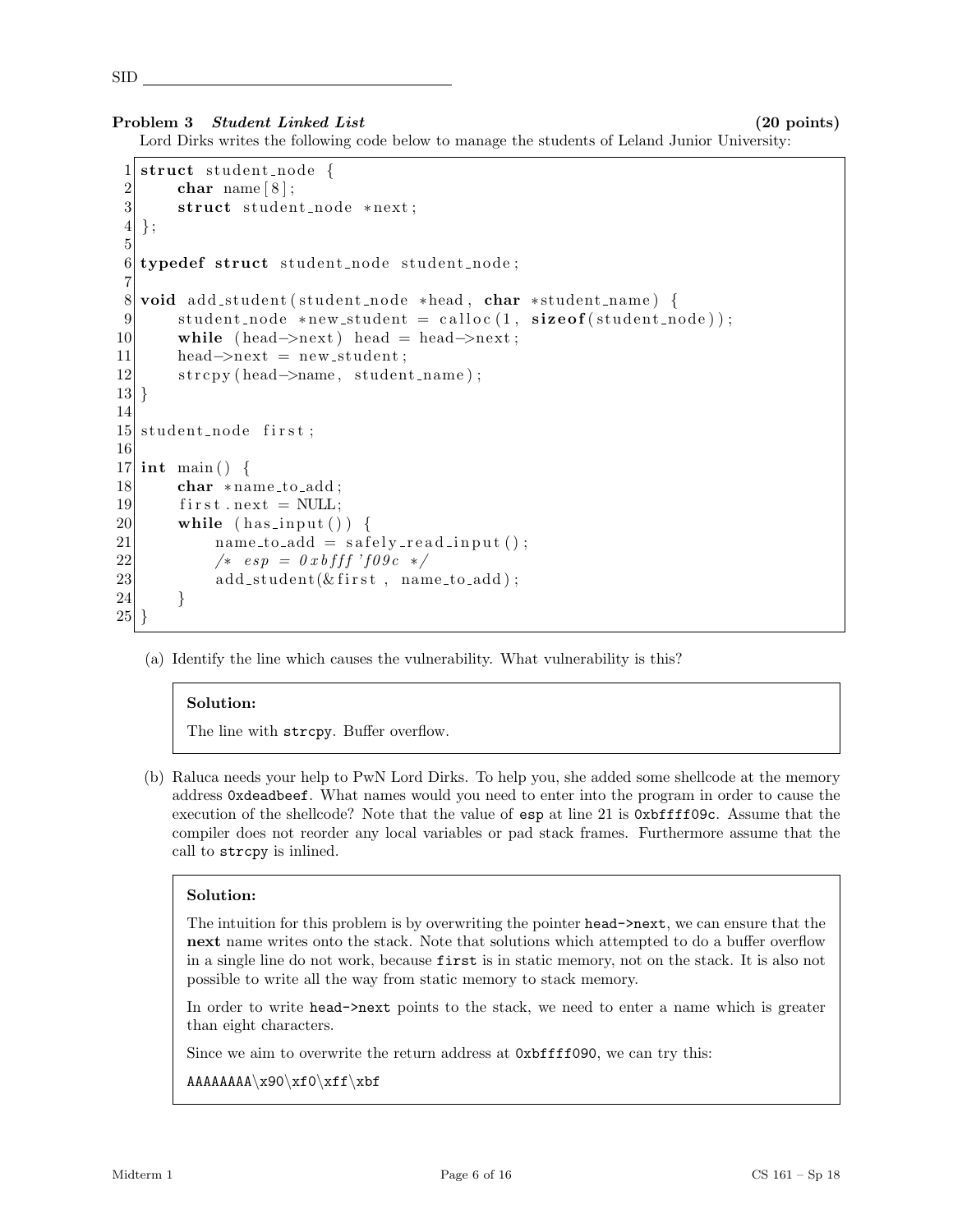This successfully makes it so that the pointer head->next points onto the stack, and now our program thinks that this is a student node struct. When we insert our next string, the program will "stop" at this memory address. Since the first member of a struct has offset 0, we see that our next name will be inputted at 0xbffff090. Therefore, we can overwrite the return address of add student with our next name:

\xef\xbe\xad\xde

However this has a subtle problem: there is no guarantee our program will not keep iterating once it hits 0xbffff090, because it is likely that ((student node \*) 0xbffff090)->next is not actually NULL. This would cause our program to keep iterating head = head->next and likely crash. (There will be significant credit for solutions which successfully set up a pointer to the stack and attempt to overwrite the return address of any function, even if they ignore this problem.)

The full solution requires us to write significantly below the stack pointer, where all of the memory is untouched zero bytes. Then, we can write our way up to the return address. The following sample solution works:

AAAAAAAA\x90\xe0\xff\xbf

A  $(0x1000 times) \xeftrightarrow xde$ 

Note that with this solution, we **must** overwrite the return address of add\_student, since the program will crash before exiting from main.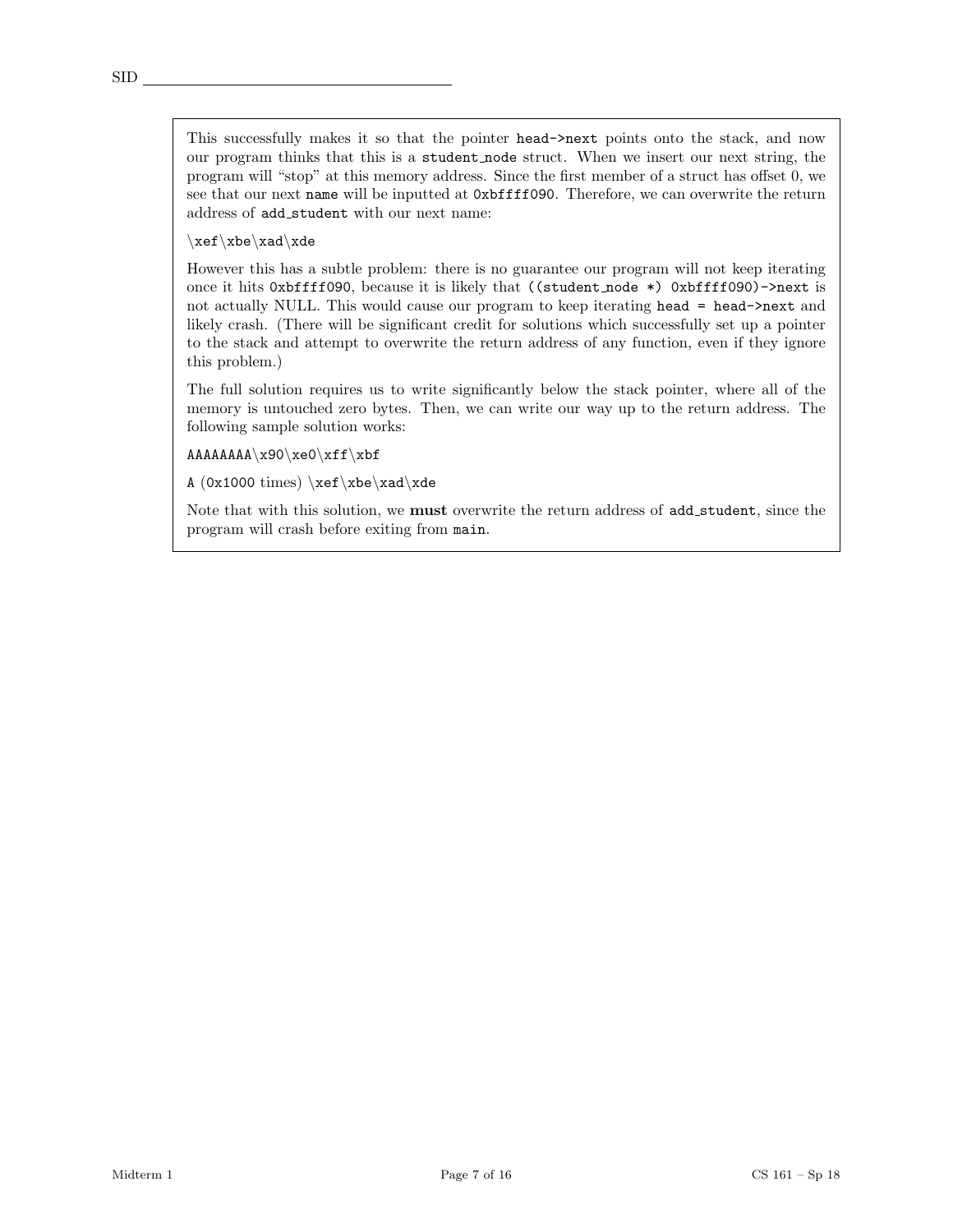### Problem 4 New Operating Systems (20 points)

SID

Answer the following questions about security principles as presented in class as **concisely** as you can.

(a) Alice is writing a new operating system TuxOS. She notices that the following lines of code appear many times:

```
1 FILE *fp:
2 \mid \text{if} \mid (\text{lecases}\_\text{ok}(\text{filename})) \text{ exit}(1);3 \vert f_p = \text{open_file}(\text{filename}, "r");
```
i. Alice is scared that eventually she will forget to add an access ok check. Which security principle is most relevant to this situation?

Solution: Ensure complete mediation.

ii. How would you fix the security issue above?

### Solution:

Create a single function open file safely which checks access ok, and then use that instead. Make open\_file private.

(Basically any solution which ensures that access ok is always called before open file works.)

iii. What other security issue is relevant to this code?

Solution: TOCTTOU. An attacker can create an "okay" file, and then swap it for a "bad" file before it is actually opened.

- (b) Bob is frustrated with TuxOS and decides to develop a new open source OS, Noobuntu. The main feature of Noobuntu is that the user needs to specify the permissions with which each program runs. This means that if a user wants a video chat application to work properly, they would grant the application access to: a temporary directory to store temporary files, the internet, the camera, the microphone, and the speakers. Bob argues that this will secure users against malware from the internet.
	- i. What security principle does Bob have in mind with this feature?

Solution: Least privilege

ii. Alice asks Bob how Noobuntu handles programs running other programs. He didn't think about that and runs home to patch Noobuntu before anyone notices. He specifies that programs run other programs with the same set of permissions that were granted to the first program. Is this design secure? Why or why not?

Solution: No, if a user runs a vulnerable program that requires a lot of permissions, an attacker could exploit the vulnerability to execute their own malicious program with all of the permissions of the original program.

iii. Bob, frustrated with all the people trying to attack his system, decides to rewrite his code in Penguin++, a new programming language he wrote up overnight. Bob, proud of his knowledge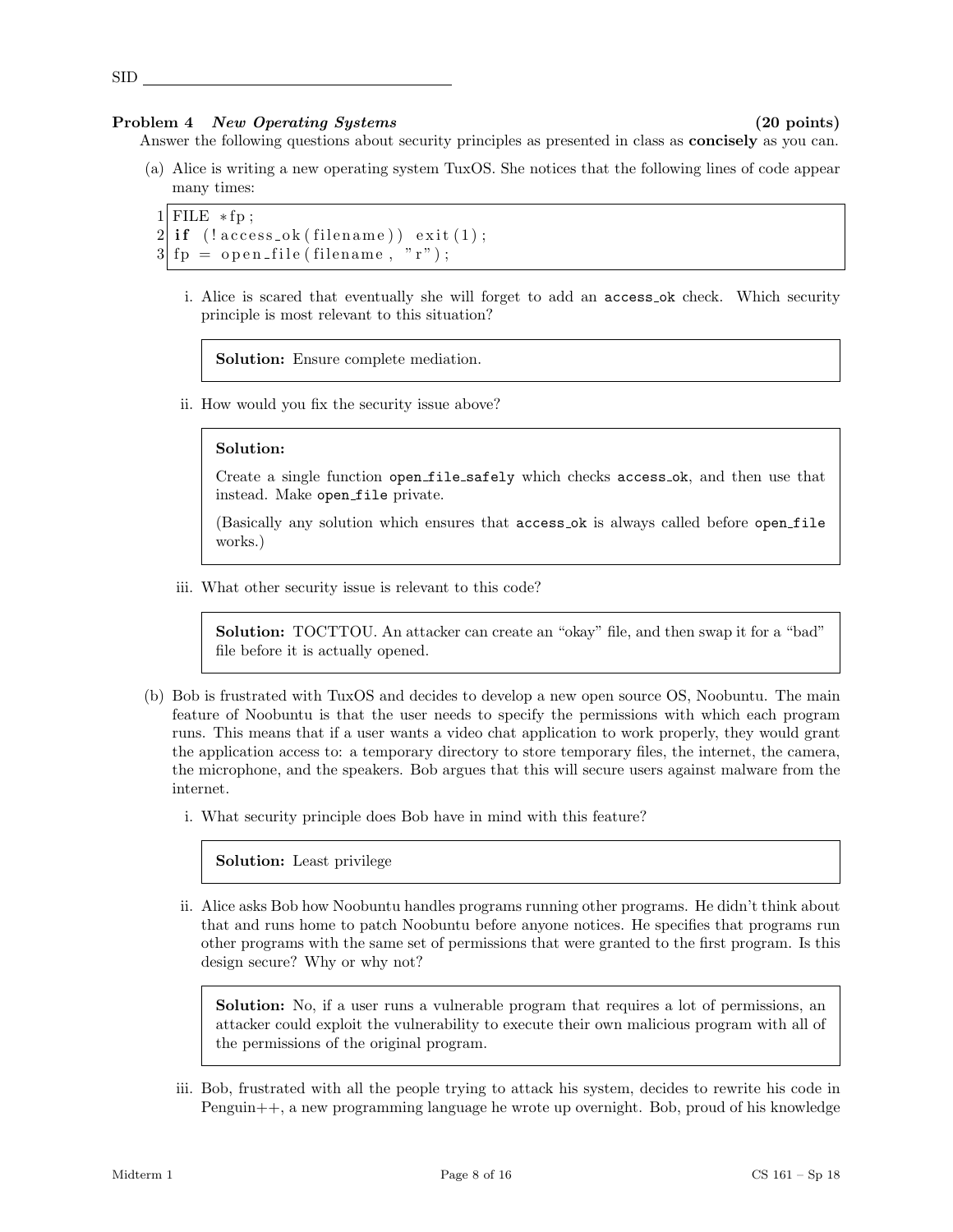of cryptography implements cryptographic primitives in his language to add extra security. He reasons that because nobody knows Penguin++ they won't be able to understand what he is doing, and definitely won't be able to attack his system. What are two reasons why Bob's new system may be insecure?

Solution: He used security through obscurity (violated Shannon's Maxim) and he wrote his own crypto.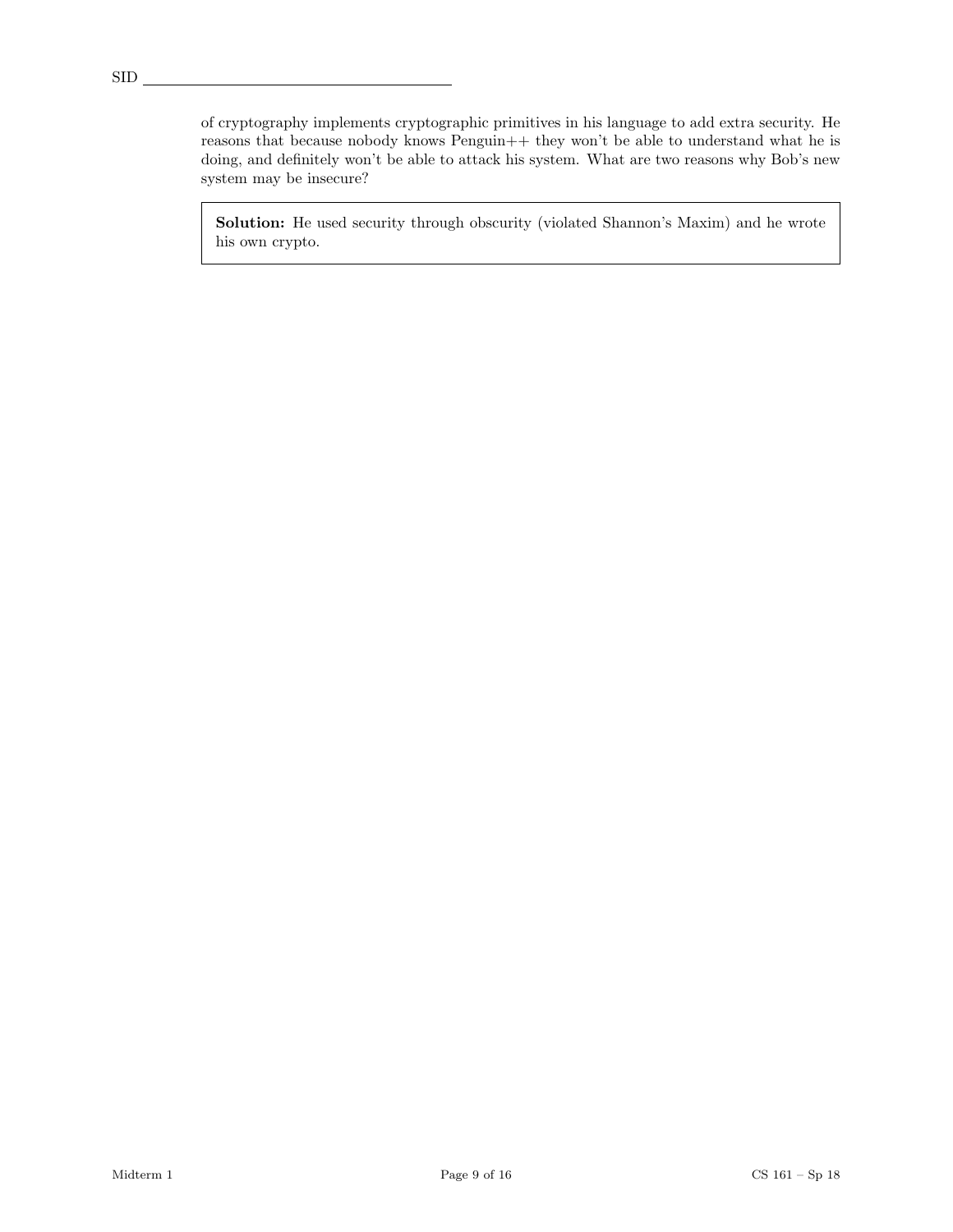### Problem 5 Selection (20 points)

Evelyn is working on some code to sort the prefix of an array. Here is her code so far:

```
1 \times * Sort the first n integers of the array a */2 void sort (int a[], size_t n) {
3 for (size_t i = 0; i < n; i++) {
4 size_t idx = i;
5 for (size_t j = i; j < n; j++)6 if (a[j] > a[idx])7 id x = j;
8
9 /* part (b) */10
11 int tmp = a \mid idx \mid;
12 a [idx] = a [i];
|13| a [i] = tmp;
14 }
15 }
```
(a) What are the preconditions needed for memory safety of the above code?

Solution:  $a$  != NULL AND  $n \leq size(a)$ 

(b) What are the invariants which hold at the line denoted part (b)? Express your answer mathematically or in very precise English.

Solution: A full list of invariants follows:

- 1.  $0 \le i \le n$
- 2. for all x, y such that  $0 \le x \le y \le i$ ,  $a[x] \ge a[y]$  (The first i elements of a are sorted in descending order.)
- 3. for all x, y such that  $0 \le x \le i$  and  $i \le y \le n$ ,  $a[x] \ge a[y]$
- 4. i  $\leq$  idx  $\leq$  n
- 5. for all y such that  $i \le y \le n$ , a[idx] >= a[y] (a[idx] is the largest element among the remaining  $n - i$  elements.)
- 6. The first n elements of a is a permutation of the original first n elements of a.

In addition, all of the preconditions hold as invariants. It is not required to list all of the invariants in order to receive full credit on this part.

(c) What are the postconditions ensured by this function? Express your answer mathematically or in very precise English.

### Solution:

- 1. for all x, y such that  $0 \le x \le y \le n$ ,  $a[x] \ge a[y]$  (The first n elements of the array are sorted in descending order.)
- 2. The first n elements of a is a permutation of the original first n elements of a.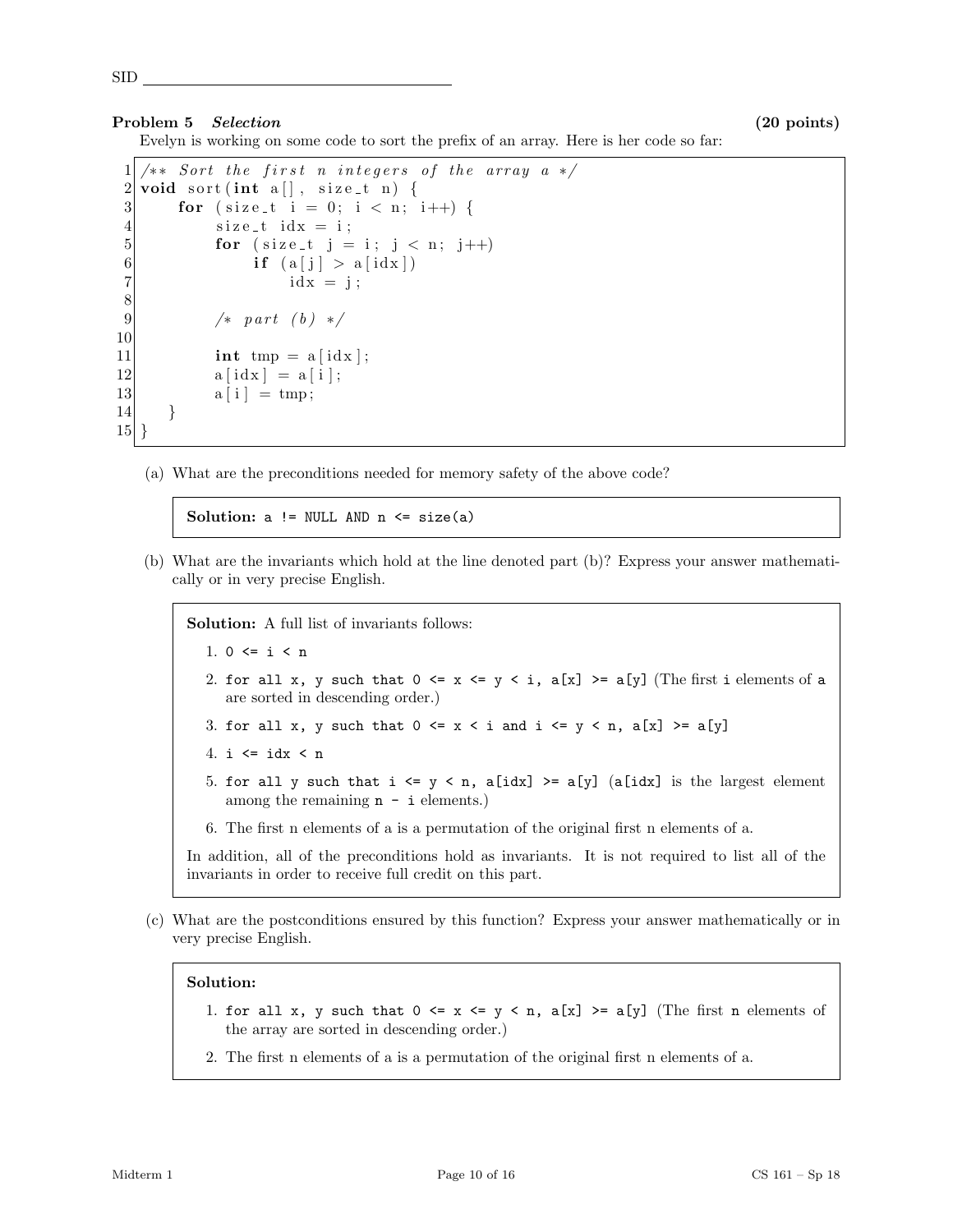# Problem 6 Hashing a Scheme Out (15 points)

SID

Alice doesn't trust block ciphers because she feels that rectangular shapes can't be trusted, so she has created her own encryption scheme using hashing. She's enlisted your help in analyzing the security of her scheme; just don't tell her that this is a "block" diagram.



(a) Now Alice needs to choose the hashing function H. Assume that key is a 128-bit key (generated randomly once) and IV is a 128-bit initialization vector (generated randomly for every encryption). Furthermore we define a||b as the concatenation of a and b. For example if  $a =$  "Hello" and  $b =$  "World", then  $a||b =$  "HelloWorld".

If  $H$  was defined as

$$
H(x) = \text{SHA256}(\text{IV}||\text{SHA256}(x||\text{key}))
$$

would this make scheme IND-CPA? Explain your reasoning.



# Explain:

Solution: The scheme cannot be secured with this hashing function. The key makes the output of the hash function unique to us, and the IV makes it so that encrypting the same message twice will generate different outputs. The problem is that the hashing function never "increases" in entropy as we work our way through the message; what this means is that if a single block is repeated in a message, then we can have repeating blocks in the ciphertext.

> $m_1 = m_2 = m_3 \implies c_2 = c_3$  $c_1 = H(m_1) \oplus m_2$  $c_2 = H(m_2) \oplus m_3$

(b) What would decryption look like in this scheme? Listing decryption for  $m_1$  and  $m_i$  where  $i > 1$  is sufficient.

Solution:

 $m_1 = c_1 \oplus H(c_2)$  $m_2 = c_2 \oplus H(m_1)$  $m_i = c_i \oplus H(m_{i-1})$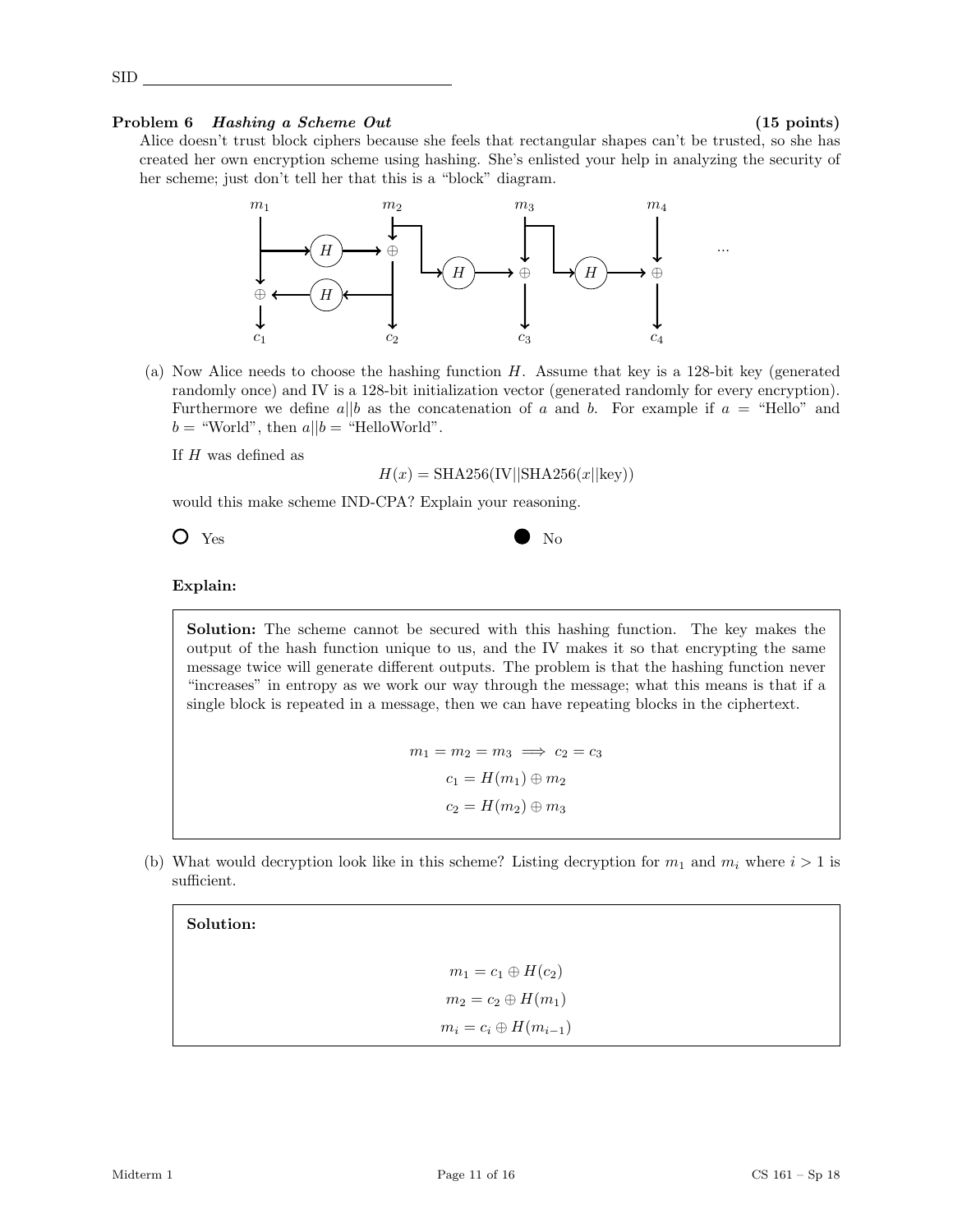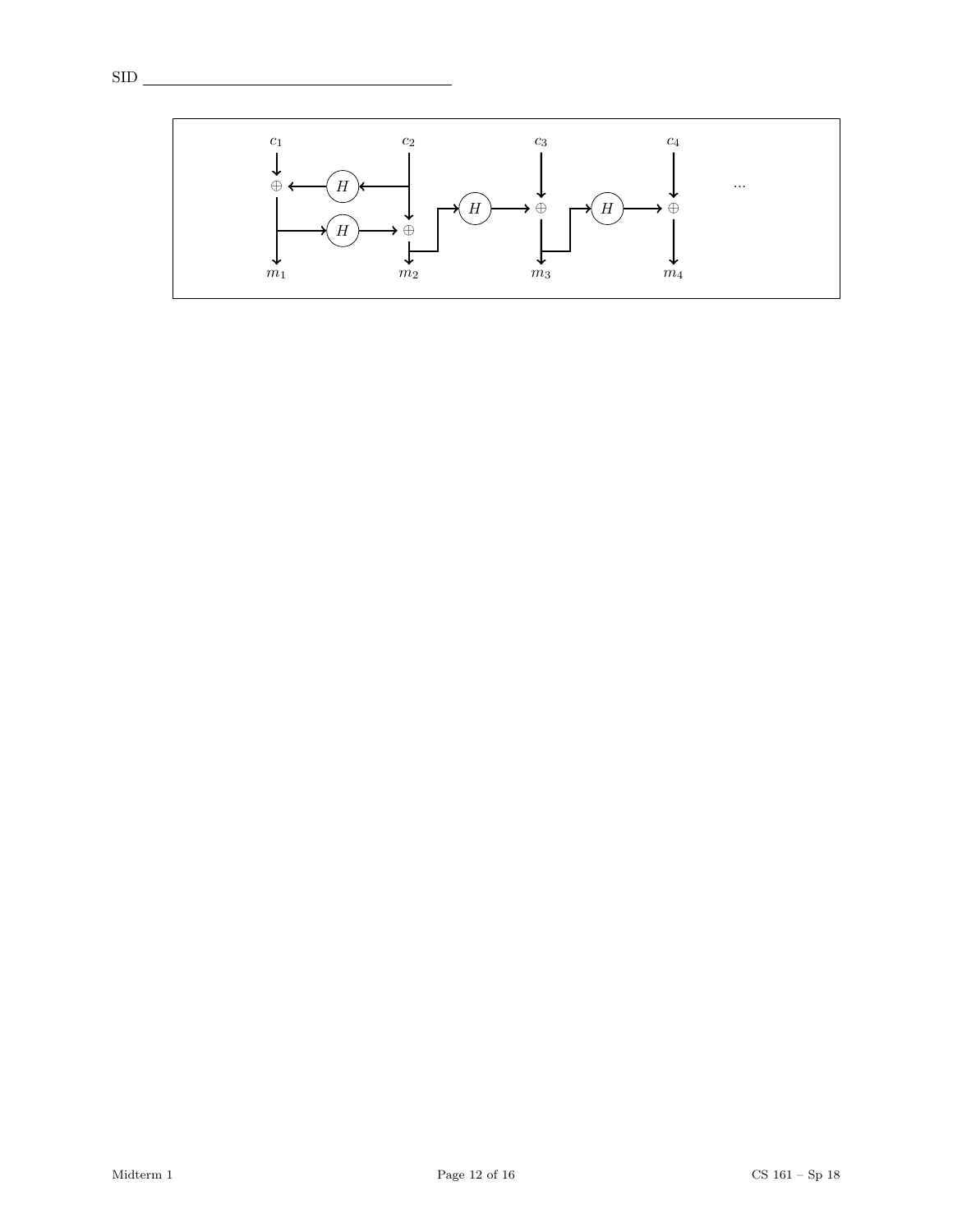| $-$ |  |
|-----|--|
|     |  |

# Problem 7 Protocols (25 points)

Alice wants to send a message to her friend Bob. Evaluate each of the cryptographic protocols below on confidentiality, integrity, and authenticity by marking all that apply. **Confidentiality** means that an eavesdropper cannot learn any information about the contents of the message. Integrity means that a man-in-the-middle cannot modify any messages sent without Bob eventually detecting it. **Authenticity** means that Bob can tell that the message came from Alice. (Assume that everyone knows Alice and Bob's public keys.)

Mark **Broken** if it is impossible for Bob to decrypt the message, or if it is impossible to perform the protocol. If a protocol is Broken, you do not need to determine its other properties.

(a) 1. Alice sends Bob a key  $k$ , encrypted with Bob's public key.

| 2. Alice sends Bob AES-CBC <sub>k</sub> $(M)$ . |                     |
|-------------------------------------------------|---------------------|
| Confidentiality                                 | $\Box$ Authenticity |
| $\Box$ Integrity                                | $\Box$ Broken       |

**Solution:** Mallory cannot learn the message because it is encrypted with the key  $k$ . She cannot learn  $k$  because it is encrypted with Bob's public key. However, she could change the message simply by changing the ciphertext, so this provides neither integrity nor authenticity.

(b) 1. Alice sends Bob two keys  $k$  and  $k'$ , both encrypted with Bob's public key.

|  | 2. Alice sends Bob AES-CBC <sub>k</sub> (M), MAC <sub>k'</sub> (AES-CBC <sub>k</sub> (M)). |
|--|--------------------------------------------------------------------------------------------|
|--|--------------------------------------------------------------------------------------------|

**Confidentiality** 

| Integrity |  |
|-----------|--|
|-----------|--|

| $\Box$ Authenticity |
|---------------------|
| $\Box$ Broken       |

**Solution:** Mallory cannot learn the message because it is encrypted with the key  $k$ . She cannot learn  $k$  because it is encrypted with Bob's public key. However, **anyone** can encrypt with Bob's public key. Mallory can encrypt her own keys  $k$  and  $k'$  and drop all of Alice's messages.

- (c) 1. Alice sends Bob a key k, encrypted with Bob's public key.
	- 2. Alice sends Bob a signature on k using her RSA key.
	- 3. Alice sends  $\text{AES-CBC}_k(M)$  to Bob.
	- **Confidentiality**  $\Box$  Authenticity
	- $\Box$  Integrity

| 770011010101  |
|---------------|
| <b>Broken</b> |

**Solution:** Mallory cannot learn the message because it is encrypted with the key  $k$ . She cannot learn k because it is encrypted with Bob's public key. She cannot change  $k$ , because it is signed with Alice's RSA private key. However, Mallory can change the encrypted message since it has no integrity checks at all, so this only provides confidentiality.

- (d) 1. Alice sends Bob a key k, encrypted with Bob's public key.
	- 2. Alice sends Bob a signature on k using her RSA key.
	- 3. Alice sends  $M, \text{MAC}_k(M)$  to Bob.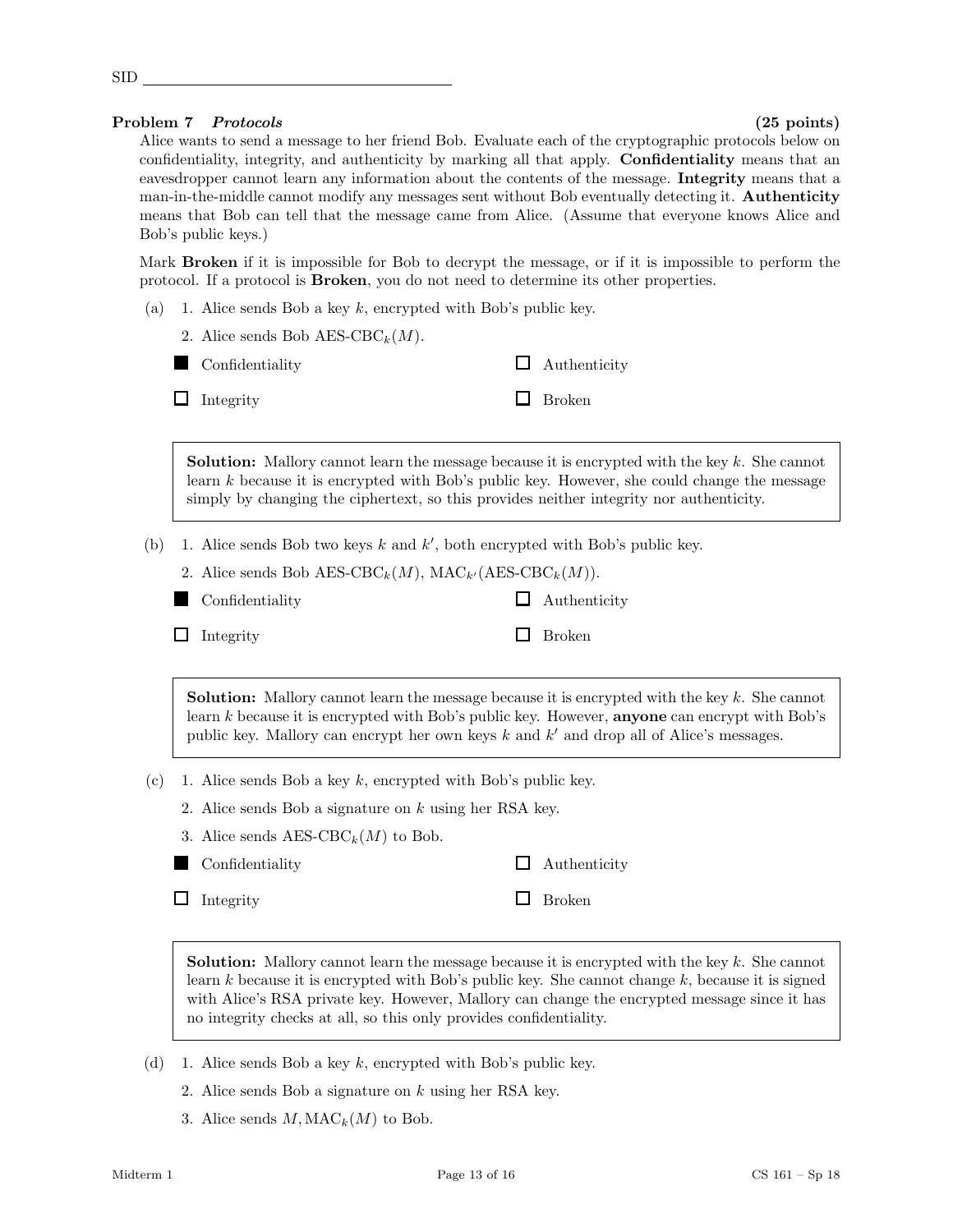| <b>SID</b> |                                                            |                                                                                                                                                                                              |
|------------|------------------------------------------------------------|----------------------------------------------------------------------------------------------------------------------------------------------------------------------------------------------|
|            | Confidentiality                                            | Authenticity                                                                                                                                                                                 |
|            | Integrity                                                  | <b>Broken</b>                                                                                                                                                                                |
|            | plaintext, so no confidentiality is provided.              | <b>Solution:</b> Mallory cannot change the key $k$ because it is protected by the RSA signature.<br>She cannot change the message because it is protected by the MAC. The message is sent in |
| (e)        | to be encrypted and signed asymmetrically (say 1024 bits). | 1. Alice breaks her message up into small blocks $B_1, B_2, \ldots, B_n$ . These blocks are small enough                                                                                     |
|            | signs $C_i$ to produce a signature $s_i$ .                 | 2. Alice encrypts each block $B_i$ with Bob's public key to produce a ciphertext $C_i$ . Then, Alice                                                                                         |
|            | 3. Alice sends $(C_1, s_1), \ldots, (C_n, s_n)$ to Bob.    |                                                                                                                                                                                              |
|            | Confidentiality                                            | Authenticity<br>$\sim$                                                                                                                                                                       |
|            | Integrity                                                  | <b>Broken</b>                                                                                                                                                                                |
|            |                                                            |                                                                                                                                                                                              |
|            | Solution:                                                  | Only Bob can decrypt the message, since only he has the private key. Note that this does                                                                                                     |

provide confidentiality, even in the case of repeated blocks of plaintext message, since public-key encryption schemes are non-deterministic. However, Mallory can drop or rearrange ciphertexts, and so this scheme does not provide integrity or authenticity.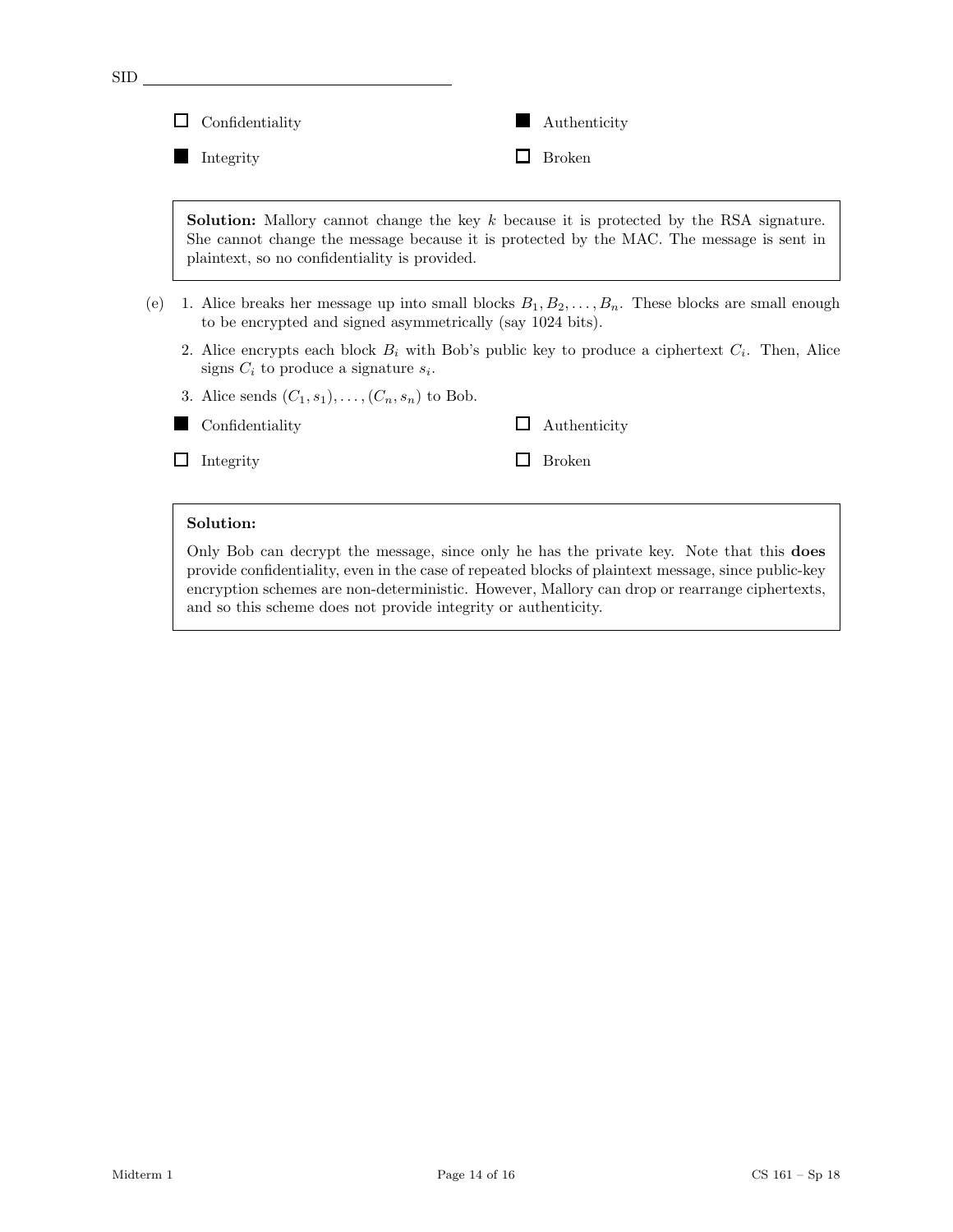# Problem 8 Food! (20 points)

SID

Suppose there is a database where each entry is a name of a person and the person's favorite food, all encrypted. Mallory is an "honest but curious" employee at the company who knows the names of every person in the database but wants to know about their favorite food. However, she does not have the private keys to any encryption scheme the database uses.

Note that in this particular database, the names do not repeat, but the foods may repeat. Also assume that when encrypting, padding is used so the length is the same.

(a) Suppose there is a request made to the database to fetch all the names. Each name is encrypted and sent out, and Mallory can see all of these encrypted names. More concretely, she sees  $E_k(\text{name}_1), E_k(\text{name}_2), \dots$  If the encryption scheme was deterministic could Mallory learn anything new? Why or why not?

### Solution:

Mallory will learn nothing new since the names are unique (and their encryptions are of equal length)

(b) Could Mallory learn anything new if the encryption scheme was IND-CPA? Why or why not?

### Solution:

Same answer as above

(c) Suppose a new request is made to obtain all the foods. As previous, Mallory can see all of these encrypted values:  $E_k(\text{food}_1), E_k(\text{food}_2), \ldots$  If the encryption scheme was deterministic, could Mallory learn anything new? Why or why not?

### Solution:

Yes. This time, Mallory can learn the relative distribution of favorite foods.

(d) Could Mallory learn anything new if the encryption scheme was IND-CPA? Why or why not?

### Solution:

No, since encryption that is IND-CPA ensures that the same message will output different ciphertexts.